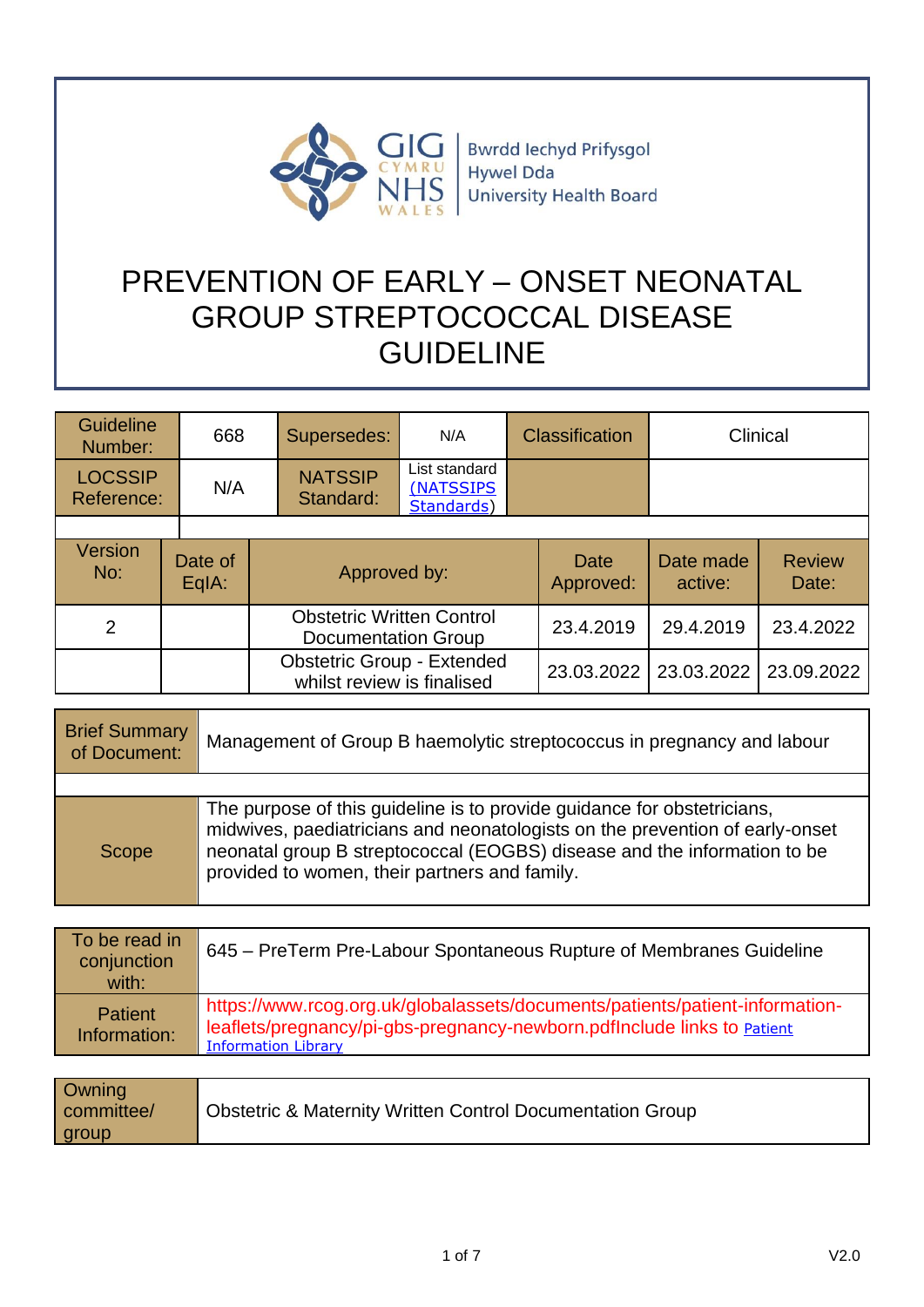| <b>Reviews and updates</b> |                               |           |  |  |
|----------------------------|-------------------------------|-----------|--|--|
| Version                    | <b>Summary of Amendments:</b> | Date      |  |  |
| no:                        |                               | Approved: |  |  |
|                            | New guideline                 | 21.9.2017 |  |  |
| $\mathcal{P}$              | Revised                       | 23.4.2019 |  |  |

### Glossary of terms

| Term       | <b>Definition</b>                  |
|------------|------------------------------------|
| <b>IAP</b> | Intrapartum Antibiotic Prophylaxis |
| <b>GBS</b> | <b>Group B Streptococcus</b>       |
| CLC        | <b>Consultant Led Care</b>         |
| CLL        | <b>Consultant Led Unit</b>         |

|  | Keywords   Group B Streptococcus |
|--|----------------------------------|
|--|----------------------------------|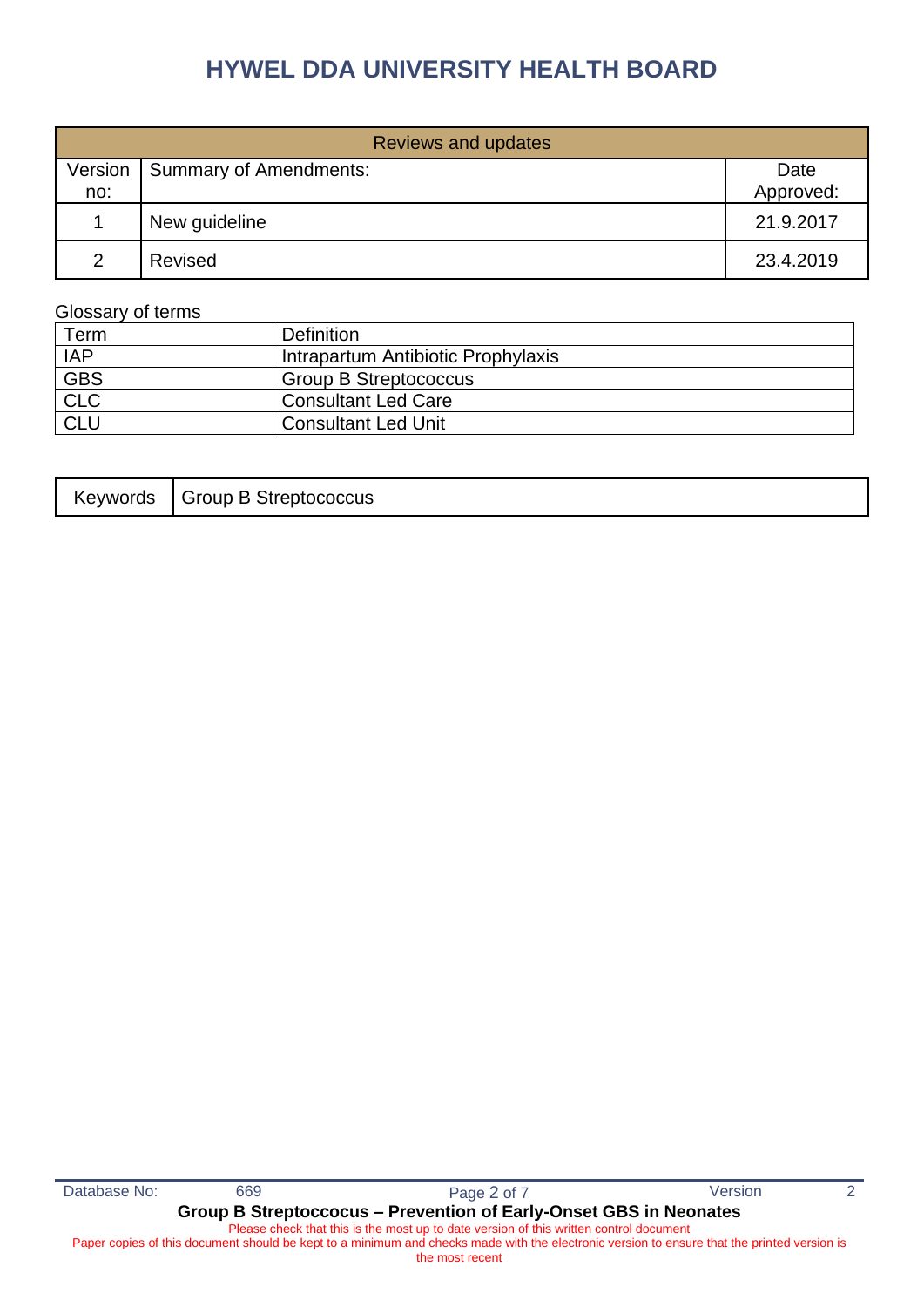### **1. Aim**

The aim of this guideline is to ensure that babies do not come to avoidable harm as a result of being born to mother's who may be affected by Group B Streptococcus.

# **2. Objectives**

The aim of the guideline will be achieved by:

- Achieving high placental transfer of appropriate antibiotic during active labour.
- Following recommended erythromycin guideline, if preterm rupture of membranes occur

## **3. Scope**

The purpose of this guideline is to provide guidance for obstetricians, midwives, paediatricians and neonatologists on the prevention of early-onset neonatal group B streptococcal (EOGBS) disease and the information to be provided to women, their partners and family.

'The term "woman/women" in the context of this document is used as a biologically based term and is not intended to exclude trans and non-binary people who do not identify as women

## **4. Guideline**

For the RCOG guideline on the prevention of early – onset neonatal group streptococcal disease follow the link below

<https://obgyn.onlinelibrary.wiley.com/doi/full/10.1111/1471-0528.14821>

Refer to Appendix 1 for an overview of the guideline to be followed.

### **5. Monitoring**

A clinical audit programme will consider the following:

- Use of the Sepsis Risk Calculator
- The proportion of babies who receive antibiotics in relation to this quideline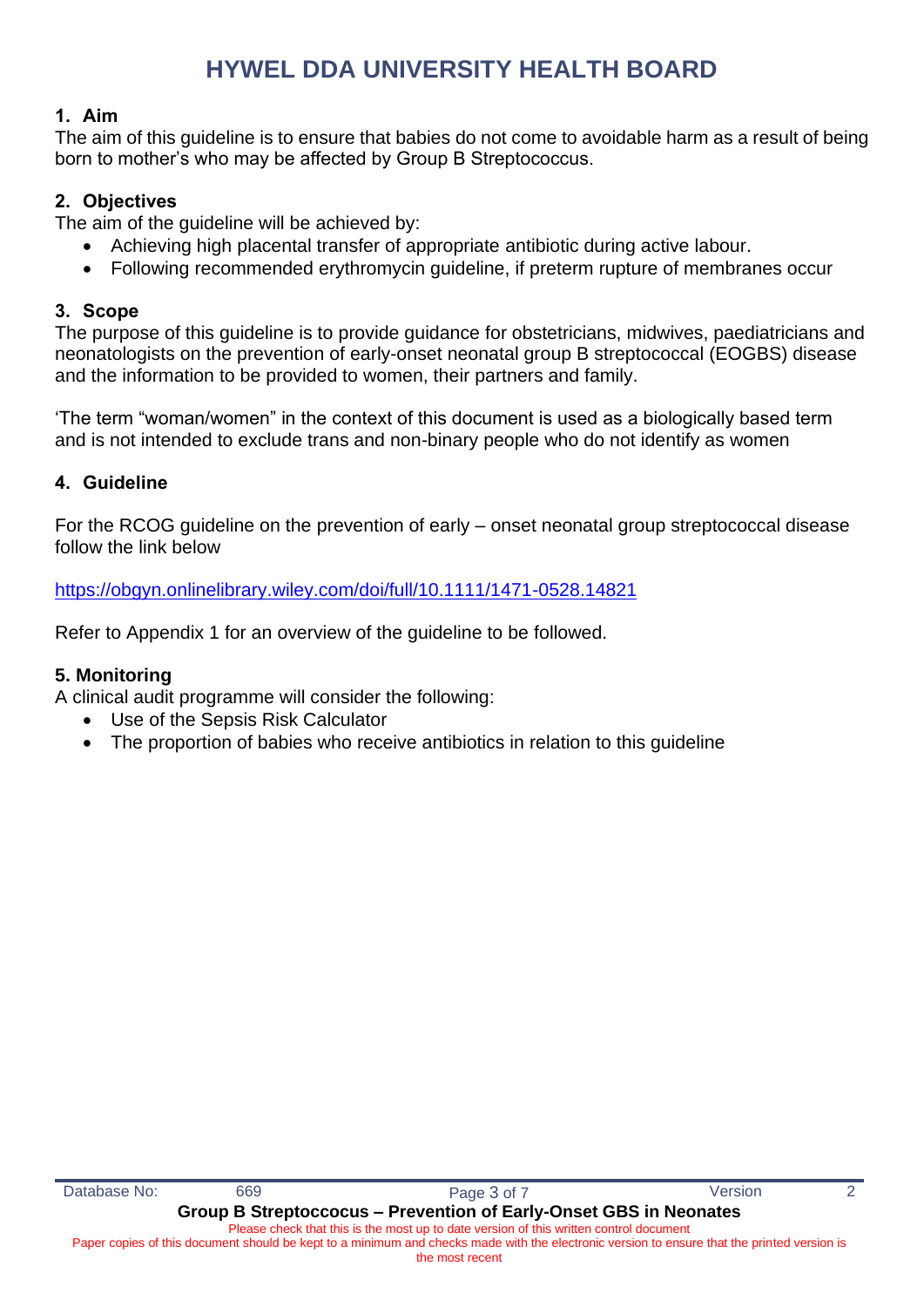APPENDIX 1 – Prevention of Early-Onset Neonatal Group Streptococcal Disease

# PREVENTION OF EARLY – ONSET NEONATAL GROUP STRETOCOCCAL DISEASE (EOGBS)

#### Universal bacteriological screening is not recommended **Clinical risk factors**

Previous infant with GBS disease

Preterm labour

GBS carriage (colonisation) identified in a previous pregnancy

Pre-labour rupture of membrane

Pyrexia (38\*C) and higher in labour

Suspected maternal intrapartum infection, including suspected

chorioamnionitis

Prolonged rupture of membranes

GBS carriage in current pregnancy

# **If GBS was detected in a previous pregnancy**

Likelihood of maternal GBS carriage in current pregnancy in 50%

May have an option of:

1) IAP or

2)Bacteriological testing at 35 – 37 weeks of gestation or 3 – 5weeks to the anticipated delivery date, and 32-34 weeks of gestation for women with twins If positive for GBS in current pregnancy offer **intrapartum antibiotic prophylaxis** (IAP)

# **If previous baby with early onset or late onset GBS disease** IAP should be offered

# **If a woman requests testing for carrier status?**

Maternal request in not indication for bacteriological screening

**GBS bacteriuria identified during the current pregnancy** At the time of diagnosis appropriate treatment should be given

**Antenatal treatment** is not recommended for GBS cultured from a vaginal or rectal swab. Neither incidental nor intentional testing.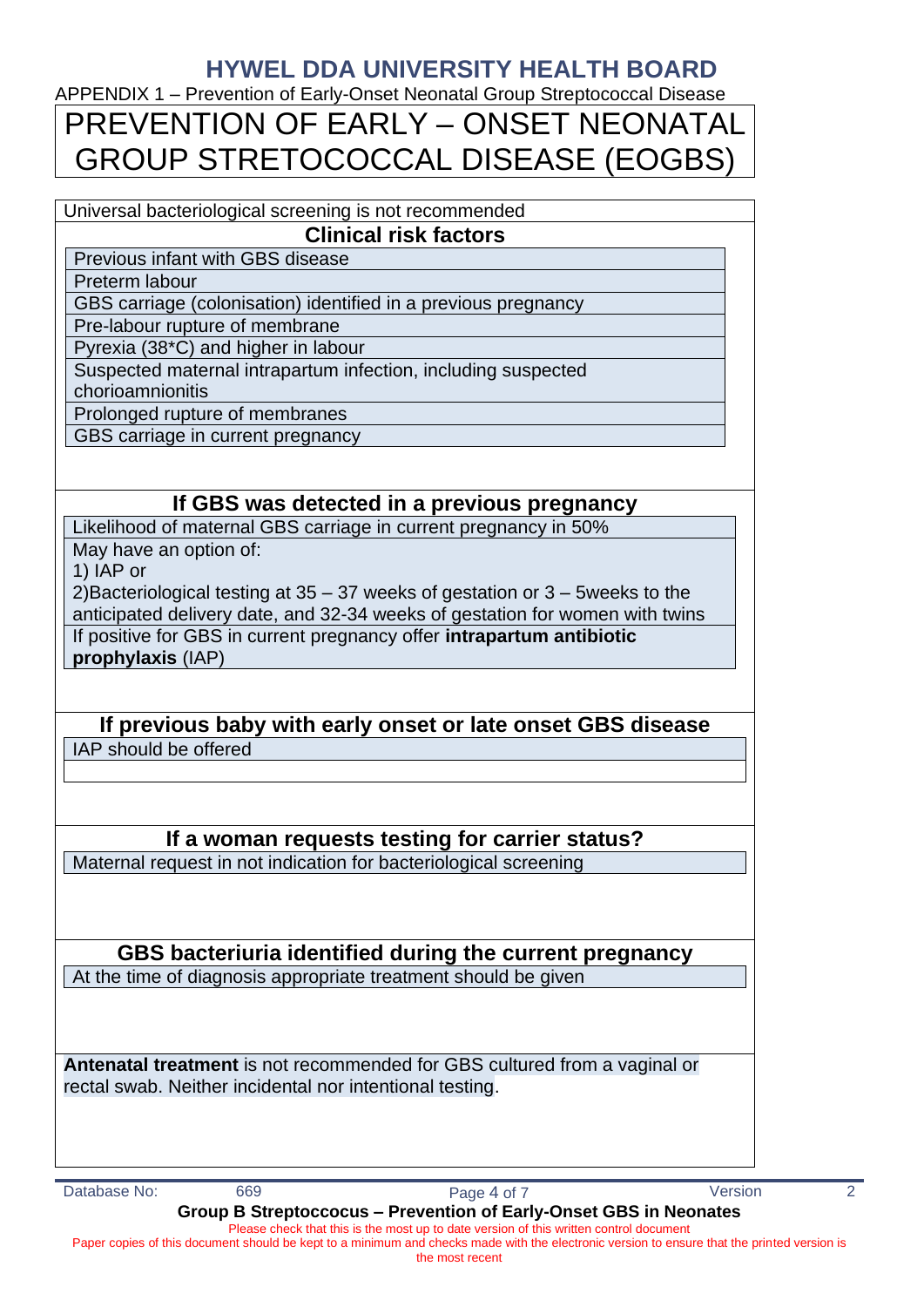# **Induction of labour and elective caesarean section to GBS carrier** GBS does not influence the method of induction Membrane sweeping is not contraindicated IAP not indicated for women undergoing planned caesarean section in the absence of labour with intact membranes **Place of birth Labour management** Women who are known GBS carriers should be offered immediate IAP and induction of labour as soon as reasonably possible Women who are pyrexia (38\*C or greater) in labour should be offered a broadspectrum antibiotic regimen which should cover GBS in line with local microbiology sensitivities IAP is recommended for women in confirmed preterm labour IAP is not recommended for women not in labour and having a preterm planned caesarean section with intact membranes Polymerase chain reaction or other near-patient testing at the onset of labour in not recommended Birth in a pool is not contraindicated if the woman is a known GBS carrier Woman with pre-term rupture of membranes: IAP should be given once labour is confirmed or induced irrespective of GBS status Those with evidence of colonisation of GBS in the current pregnancy or in previous pregnancies and with a history of pre-term rupture of membranes may benefit from an expedited delivery at or more than 34 weeks of gestation If confirmed GBS positive in current pregnancy women should be booked under CLC and give birth in a CLU. Any further discussions should take place with a Consultant Midwife and an individualised plan of care made.

# **Bacteriological considerations**

Swabs should be taken from the lower vagina and the anorectum. A single swab (vagina then anorectum) or two different swabs can be used

Specimens should be transported and processed as soon as possible, if processing is delayed, specimens should be refrigerated

Clinician should indicate that the swab is being taken for GBS on the request form. This is because Enriched culture medium tests are recommended for GBS

### **Antibiotics**

Benzylpenicillin is the drug of choice: 3g iv stat. and 1.5mg every 4 hourly until delivery should be given

Woman has not had severe allergy to penicillin, a cephalosporin should be used. If there is evidence of severe allergy to penicillin, vancomycin should be used

the most recent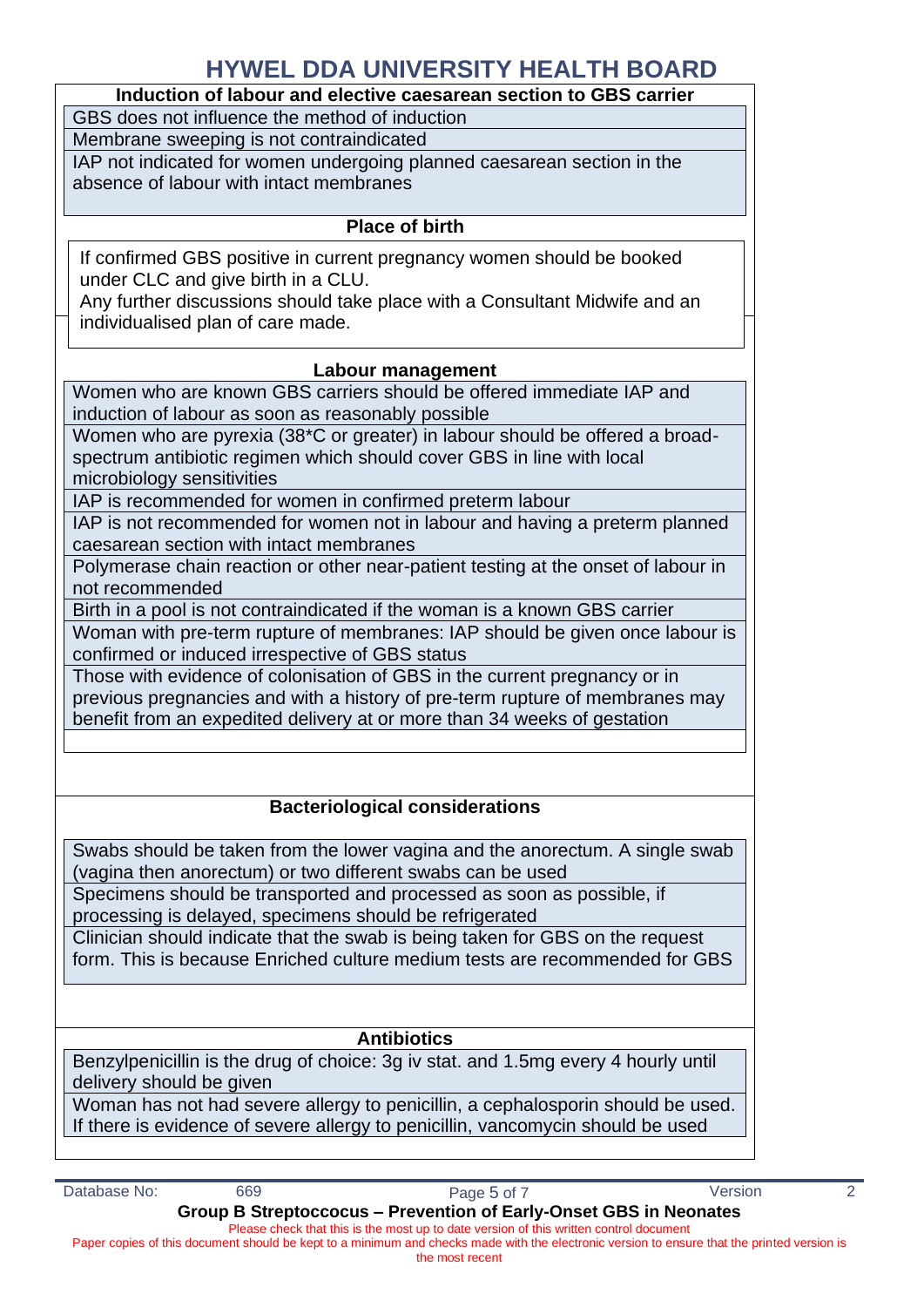#### **Who decline IAP**

The baby should be very closely monitored for 12 hours after birth, discouraged from seeking very early discharge from the hospital

### **Adverse effects of IAP**

Anaphylaxis

Altered neonatal bowel flora

Abnormal child development

### **Vaginal cleansing**

There is no evidence vaginal cleansing will reduce the risk of neonatal GBS disease

### **Management of baby if any concerns about early onset of neonatal infection**

Abnormal behaviour (inconsolable crying or listlessness)

Unusually floppy

Difficulties with feeding or tolerating feeds

Abnormal temperature ( lower than 36\* C or higher than 38\* C

Rapid breathing

Has change in skin colour

**Remember to use the Sepsis Risk Calculator**

**Observation of the babies – who are at risk of EOGBS**

Term babies who are clinically well at birth and whose mothers have received IAP for prevention of EOGBS disease more than 4 hours before delivery do not require special observation

The babies of women who have received broad spectrum antibiotics during labour for indications other than GBS prophylaxis may require investigation and treatment as per the NICE clinical guideline on early onset neonatal infection Babies who are at risk of EOGBS disease whose mothers have not received adequate IAP need monitoring vital signs at 0, 1and 2 hours, and then 2 hourly until 12 hours

### **Babies with clinical signs of EOGBS disease**

Babies with clinical signs of EOGBS disease should be treated with penicillin and gentamicin within an hour of the decision to treat

### **Previous baby with GBS disease**

Babies of the mother who has had previous baby with GBS disease should be evaluated at birth for clinical indications of neonatal infection and have their vital signs checked at 0, 1 and 2 hours, and then 2 hourly until 12 hours